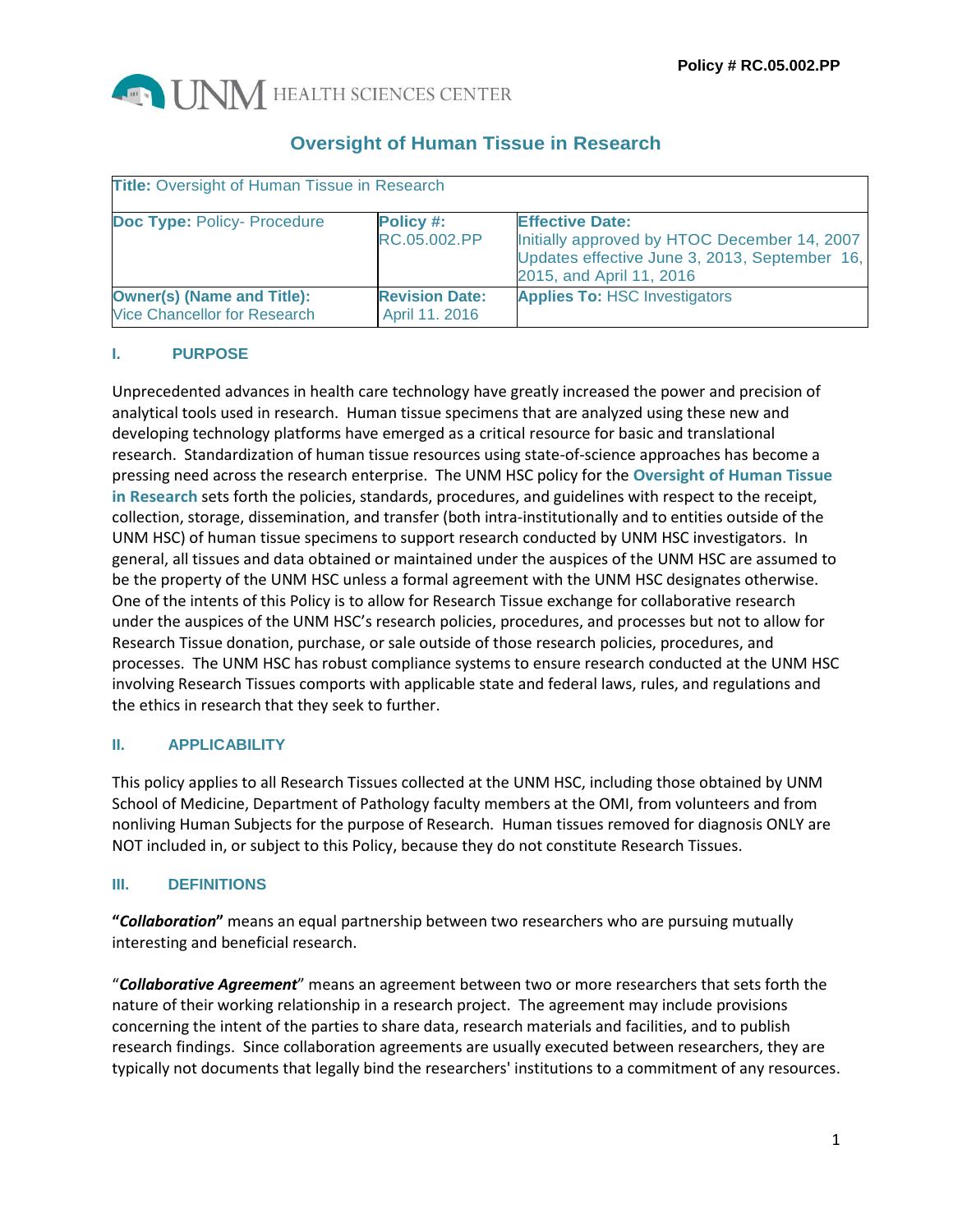

"*Collaborative Research*" means researchers working together, often under the auspices of a Collaborative Agreement, to achieve the common goal of producing new scientific knowledge."

"*Donate*" means giving away of something of value where the donor expects nothing in return. In the context of Research, neither the donor nor donee are actively involved in Collaborative Research.

**"***Honest Broker*" means an individual who has access to the desired data by virtue of his or her UNM HSC responsibilities and who is not involved as a listed researcher on the respective research study.

"*Human Subject"* is defined per U.S. Department of Health & Human Services regulations as "living individual about whom an investigator (whether professional or student) conducting research obtains (1) Data through intervention or interaction with the individual, or (2) Identifiable private information." 45 C.F.R. § 46.102(f).

*"Human Subjects Research*" means Research involving one or more Human Subjects.

*"Human Tissue Repository" or "HTR":* A central human tissue repository, a tissue repository database, and the human tissue holdings in all satellite UNM human tissue repositories.

**"HTOC**" means the Human Tissue Oversight Committee established, described, and chartered as set forth in Section IV.2 and IV.3 of this Policy.

**"***Research***"** means a systematic investigation, including research development, testing and evaluation, designed to develop or contribute to generalizable knowledge.

*"Research Tissues"* means any biological product or byproduct obtained from a living or deceased individual that is sufficient in type and quantity to permit an analysis of its physical or biochemical properties. This includes body fluids, solid tissues, bone, and cellular constituents including, but not limited to, DNA, RNA, proteins and human embryonic stem cells (hESCs).

# **IV. POLICY STATEMENT**

### **1. In General.**

Oversight of this Policy and the Research Tissues are the responsibility of the University of New Mexico Health Sciences Center (UNM HSC) Office of Research through its Human Research Protections Office. The UNM HSC Office of Research governs the collection, storage and dissemination of human research tissues using an administrative structure jointly sponsored by the Department of Pathology and the UNM Cancer Center UNM Cancer Center. The UNM HSC Office of Research oversees the HTR for compliance with federal and state laws and regulations. The UNM HSC adheres to high ethical principles and complies with all applicable laws, rules, and regulations. The UNM HSC requires ethical review and, in most cases, a prior informed consent of the donor before collection, acquisition or use of Research Tissues. In many cases, applicable laws, rules, and regulations do not provide clear or comprehensive guidance on the use of Research Tissues; accordingly, this Policy sets a minimum standard.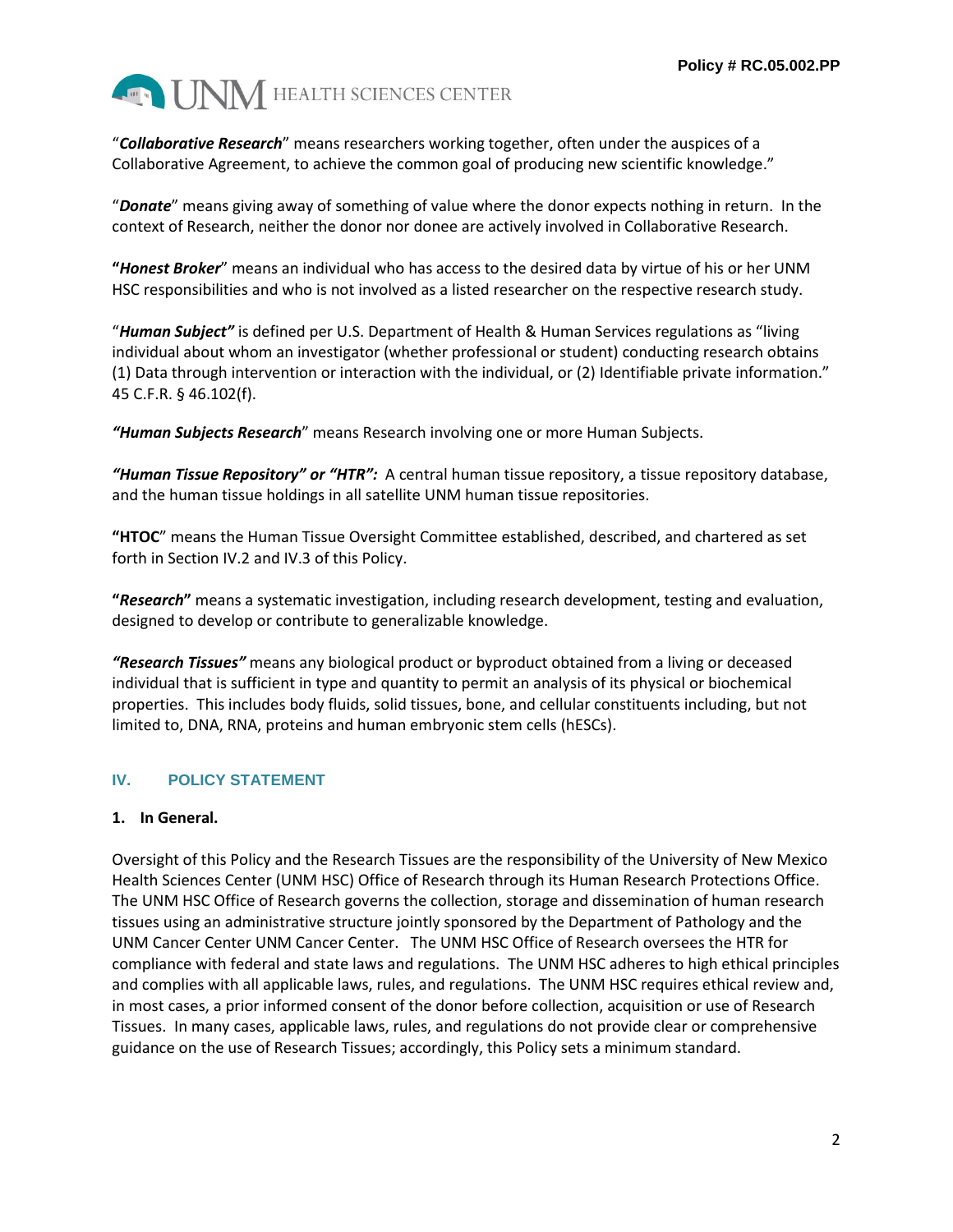

## **2. Establishment of the HTOC; Authority; Membership**

### *a. Establishment and Authority of the HTOC*

With this Policy, the HTOC is established to serve in a governing and advisory role to the HTR and any satellite Research Tissue repositories. The HTOC has authority to oversee the collection, reporting, distribution, and transfer of the Research Tissues held in those repositories, whether intra-institutionally or with researchers or entities outside of the UNM HSC, and ensure compliance with this Policy.

The HTOC is responsible for developing new policies and making changes in all standing policies for the HTR, enforcing policy as needed, approving requests for funding submitted to the Office of Research or SOM Dean's office, and other duties as assigned.

### *b. Appointment, membership and terms of the Members of the HTOC*

The Vice Chancellor for Research has the authority to appoint, evaluate and remove members of HTOC and ensures that composition of the HTOC is in compliance with this policy. The HTOC will be chaired by the Senior Associate Dean for Research or his designee.

The HTOC will consist of at least ten (10) members to include the following eight (8) voting *ex officio* members: The Chair of the Department of Pathology, the Director of the UNM Cancer Center, a representative from the hematology-oncology division of Internal Medicine, a representative from at least one of the satellite tissue repositories, a Chair or Executive Chair of the Human Research Review Committees (HRRC), a representative from the Surveillance, Epidemiology, and End Results (SEER) Program, the Director of Human Research Protections, and a representative from the UNM HSC Institute for Ethics. The term for members, other than appointments based on specific positions such as Chair of Clinical Pathology, shall be three years, with one additional term permitted by mutual agreement of the Vice Chancellor for Research and the HTOC member. Members can designate an alternate member who may attend meetings and vote as proxy for the member.

# **2. Acquisition of Research Tissues**

The UNM HSC will not acquire Research Tissues from others (i.e., outside entities) without their contractual and/or written assurance that the Research Tissue being acquired was collected in accordance with applicable informed consent (and assent, where appropriate) requirements and in accordance with all applicable laws, rules and regulations. With respect to Research that utilizes "fetal tissue" as defined in the National Institutes of Health Revitalization Act of 1993, Pub. L. No. 103-43 (the "NIH Act"), the UNM HSC will not acquire such fetal tissue from outside entities (a) without contractual and/or written assurance that the fetal tissue being acquired was collected in accordance with a process that separates the informed consent for the abortion procedure from the informed consent to donate such fetal tissue to the UNM HSC for Research, and (b) where there is contractual assurance that the terms of the acquisition complies fully with Section 112(a) of the NIH Act (42 U.S.C. § 289g-2(a)). In addition, the contractual assurance contemplated in this Subsection 2 must indicate that there are no legal, ethical, or other restrictions against transferring the Research Tissues to the UNM HSC, nor against the UNM HSC's use of them. In addition, with respect to Research Tissues whose obtainment would fall within the coverage of the Jonathan Spradling Revised Uniform Anatomical Gift Act, Section 24-6b-1 et seq., NMSA 1978, as amended (the "JSRUAGA"), the UNM HSC will obtain such Research Tissues in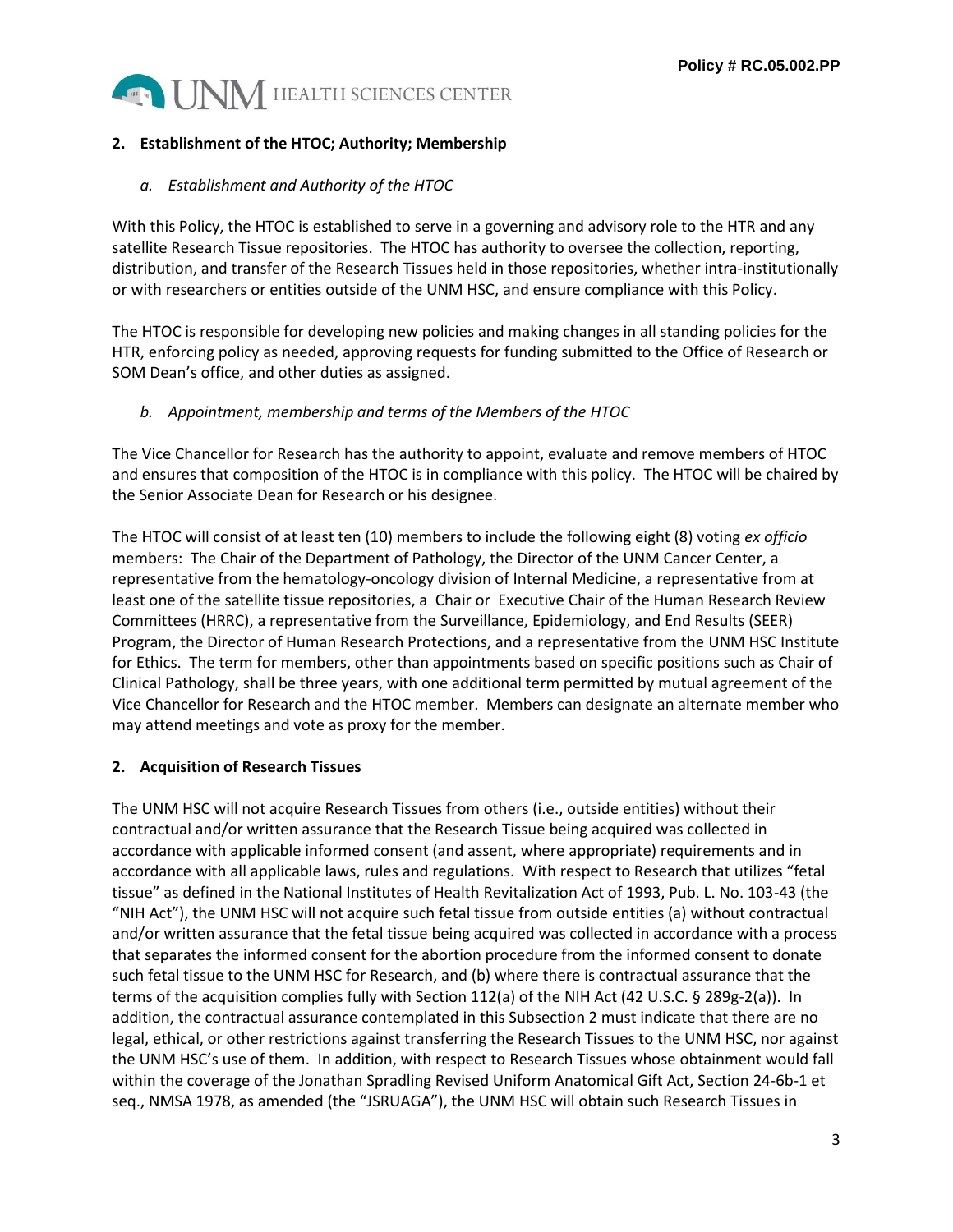

accordance with the provisions of the JSRUAGA and/or with contractual assurance that it was obtained in accordance with the JSRUAGA.

### **3. Where Research Tissues will be held and the Method and Manner by which it will be Stored and Maintained**

Research Tissues entered into the database and available for research as outlined in this Policy shall be banked in either the central HTR, which is managed by the Department of Pathology and the UNM Comprehensive Cancer Center, or in an approved satellite Research Tissue repository. Research Tissues for which volunteers have given informed consent (HRRC-approved) are generally the only types of Research Tissues that may be stored in satellite Research Tissue repositories. However, exceptions may be made if the satellite Research Tissue Repository has sought and received specific HRRC approval for this type of collection. All faculty members shall complete full disclosure of human tissues stored in satellite Research Tissue repositories and seek permission from the HRRC for their maintenance (if they have not already done so). Faculty members who do not wish to seek HRRC approval for continued storage and participation in the HTR must transfer the Research Tissues to the central HTR.

Daily and long-term responsibilities essential for efficient Research Tissue management, either in the central HTR or in satellite Research Tissue repositories, can be diverse and include organizational considerations, space planning and functional design, resource development, evaluation and solidification of infrastructure requirements, constant and consistent review of operational issues, and regular resource evaluation. When executed and practiced in harmony, all of these factors can dramatically improve success in managing and operating a high-quality, highly utilized, and valuable research resource. To this end, the UNM HSC endeavors to meet the standards enunciated by the National Cancer Institute's *NCI Best Practices for Biospecimen Resources* (the "NCI Best Practices"), which incorporates key aspects of the *Best Practices for Repositories: Collection, Storage, Retrieval and Distribution of Biological Materials for Research,* published by the International Society for Biological and Environmental Repositories (Third Ed. 2012) (the "ISBER Best Practices"), relative to organizing, managing, storing, securing, accessing, shipping, and receiving Research Tissues, whether in the central HTR or in satellite Research Tissue repositories. The HTOC, by and through the HRPO, will develop standard operating procedures, to implement these best practices, which cover the following areas:

- Equipment monitoring, calibration, maintenance, and repair
- Control of Research Tissue collection supplies
- Research Tissue identification and labeling conventions
- Research Tissue collection, handling, processing, and preservation methods
- Procedures for storage and retrieval of Research Tissue
- Packaging, shipping, and receiving
- Laboratory tests performed in-house including Research Tissue quality control
- Research Tissue data collection and maintenance (Informatics)
- Biosafety
- Training of employees
- Administrative, technical, and physical safeguards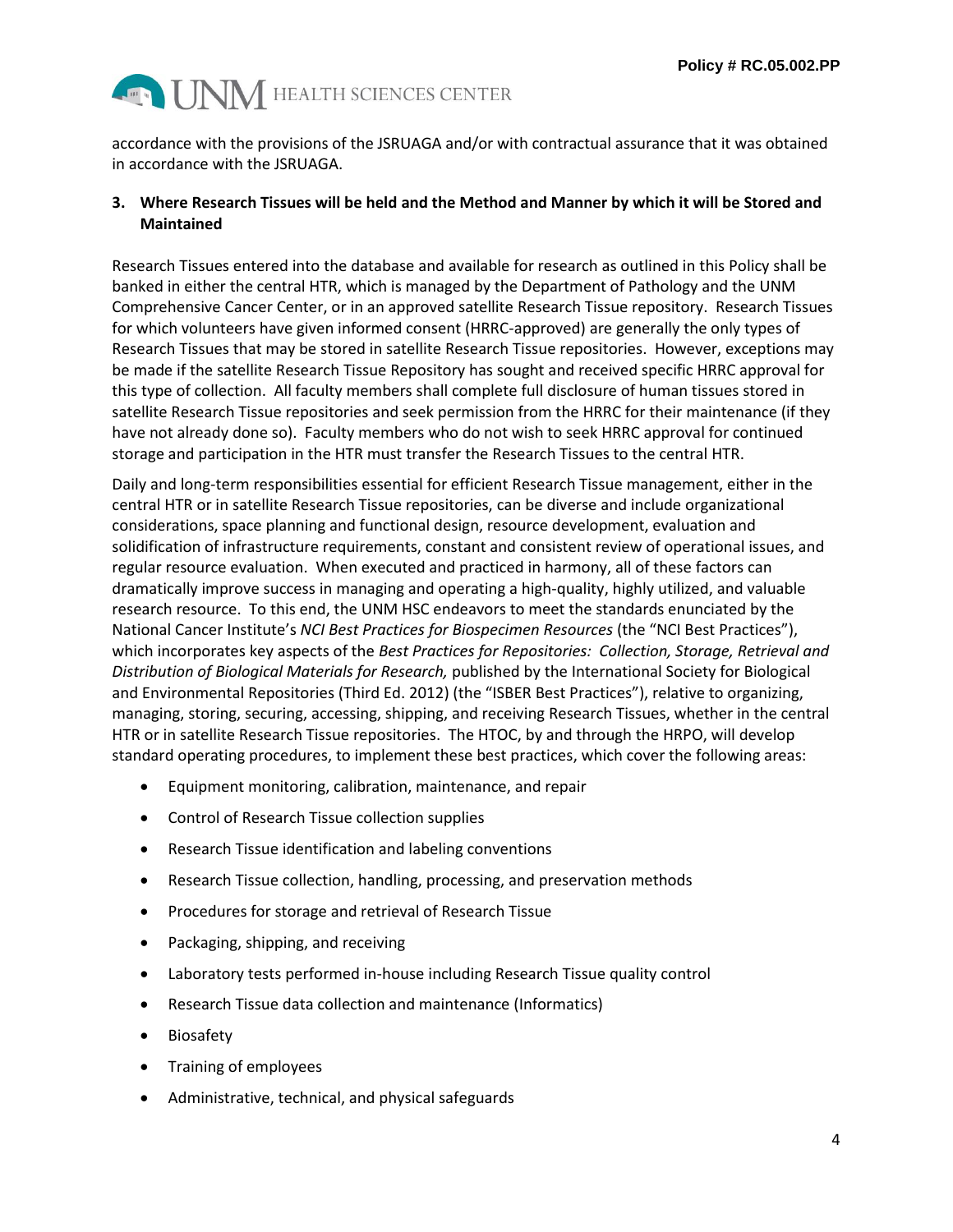

### **4. Eligibility criteria for investigators to withdraw Research Tissues from the HTR; Transfers of Research Tissues**

Only faculty members of UNM or a bona fide researcher from outside of UNM under the sponsorship of a UNM faculty member are eligible to request/receive archived Research Tissues from the HTR. Samples collected by UNM HSC faculty and stored in the HTR are derived from humans who have signed informed consent forms stating that the tissue may be used by the investigator for Research purposes. These consent forms do not include the right to sell tissues to other entities for profit, and in fact, certain federal laws, rules, and regulations expressly prohibit and make it a crime to transfer Research Tissues for a profit.

The shared use of archived Research Tissue cannot occur in the absence of a collaborative research agreement between an HSC principal investigator and appropriate investigator at an outside institution or entity and/or an inter-institutional agreement such as a services agreement or a MTA between the UNM HSC and the outside entity or institution. Although use of a collaborative research agreement, an inter-institutional agreement, or a MTA is not required by law, it is considered a best practice for setting forth the terms under which the Research Tissue is shared and/or transferred to an outside institution or entity. Accordingly, commencing April 11, 2016, having in place a collaborative research agreement, an inter-institutional agreement, or a MTA with the outside institution or entity prior to the sharing and/or transfer of Research Tissue, in light of the NCI Best Practices and the ISBER Best Practices, may be a condition precedent to the approval of any such sharing and/or transfer of Research Tissue. In circumstances where a collaborative research agreement exists with another institution or commercial entity, the sharing and/or transfer of Research Tissue with outside investigators and/or institutions requires IRB approval at both institutions and appropriate informed consent from the patients involved. All external IRB approvals must be submitted to the UNM HSC Human Research Review Committee (HRRC) before Research Tissues are shared and/or transferred outside of the UNM HSC.

- a. *Principles Guiding the Transfer of Research Assets*
- The UNM HSC will comply with all legal and regulatory obligations.
- The UNM HSC will protect the welfare of participants in research and honor their expectations with respect to the use of their Research Tissues.
- The UNM HSC will protect the value to investigators and their use of Research Tissues for the conduct of research.
- The UNM HSC will protect the value to the UNM HSC of Research Tissues as property and resources of the UNM HSC, and for the development of intellectual property.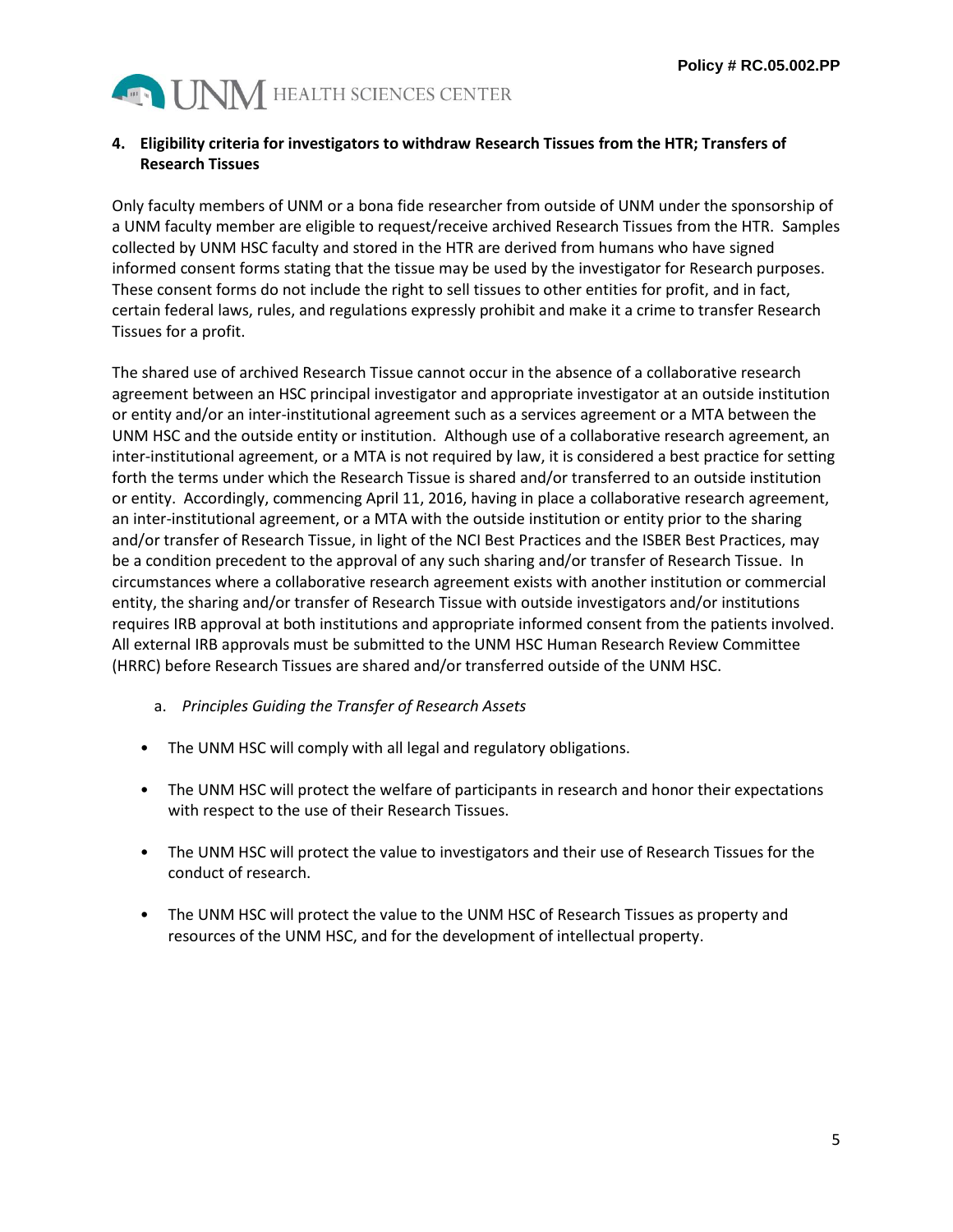

### b. *Material Transfer Agreement (MTA)*

As indicated previously, from and after April 11, 2016, if an investigator's research involves the collection and use of Research Tissues and the investigator intends to transfer these samples to a location outside of the UNM HSC, a Materials Transfer Agreement (MTA) is strongly advised and should be processed according to procedures in fiscal services. This is because research protocols are not designed to document material transfers and are usually inappropriate for this purpose. An MTA is needed for:

- All transfers that involve Research Tissues; or
- All transfers that involve Research Tissues that may result in the limitation of access to these research resources by investigators at the UNM HSC.

In this connection, such an MTA will be required unless:

- The Research Tissue transfer is part of a contract or grant agreement that adequately specifies the management of the Research Tissues and associated data; or
- A testing, research or professional agreement or collaborative agreement has been approved with a provision that the Research Tissue samples and data will not be retained or used for research purposes other than for the purposes stated in the agreement.
	- c. *Investigator's Responsibilities*

The use of Research Tissues may only be done as specified in the study participant's consent forms. The investigator is responsible for reviewing the original consent forms to confirm the appropriate use of the samples that the investigator wishes to transfer. Investigators should understand that there are some cases in which the UNMHSC cannot permit transfer of samples to another entity.

### **5. HRRC and ESCRO Approval**

- a. *Human Research Review Committee (HRRC)* **–**
	- i. All research involving the use and/or transfer of Research Tissues (whether identifiable or de-identified) must be submitted to the HRRC for review and determination. *Investigators must submit requests for archived specimens of Research Tissues to the Scientific Review Committee (SRC) before submitting the corresponding proposal for review by the HRRC*. Decisions of the SRC may influence subsequent review of the proposal by the HRRC if, for example, the SRC deems the proposal to lack merit sufficient to release the Research Tissues, especially those Research Tissues which are valuable to the investigator holding the Research Tissue or which are deemed rare or exist in limited amounts. Access to archived specimens of Research Tissue will be granted if, and only if, the research proposal is approved by the HRRC or if the HRRC determines that the proposed research is exempt from review. If the request involves a transfer of Research Tissues for research purposes outside the UNMHSC, the Principal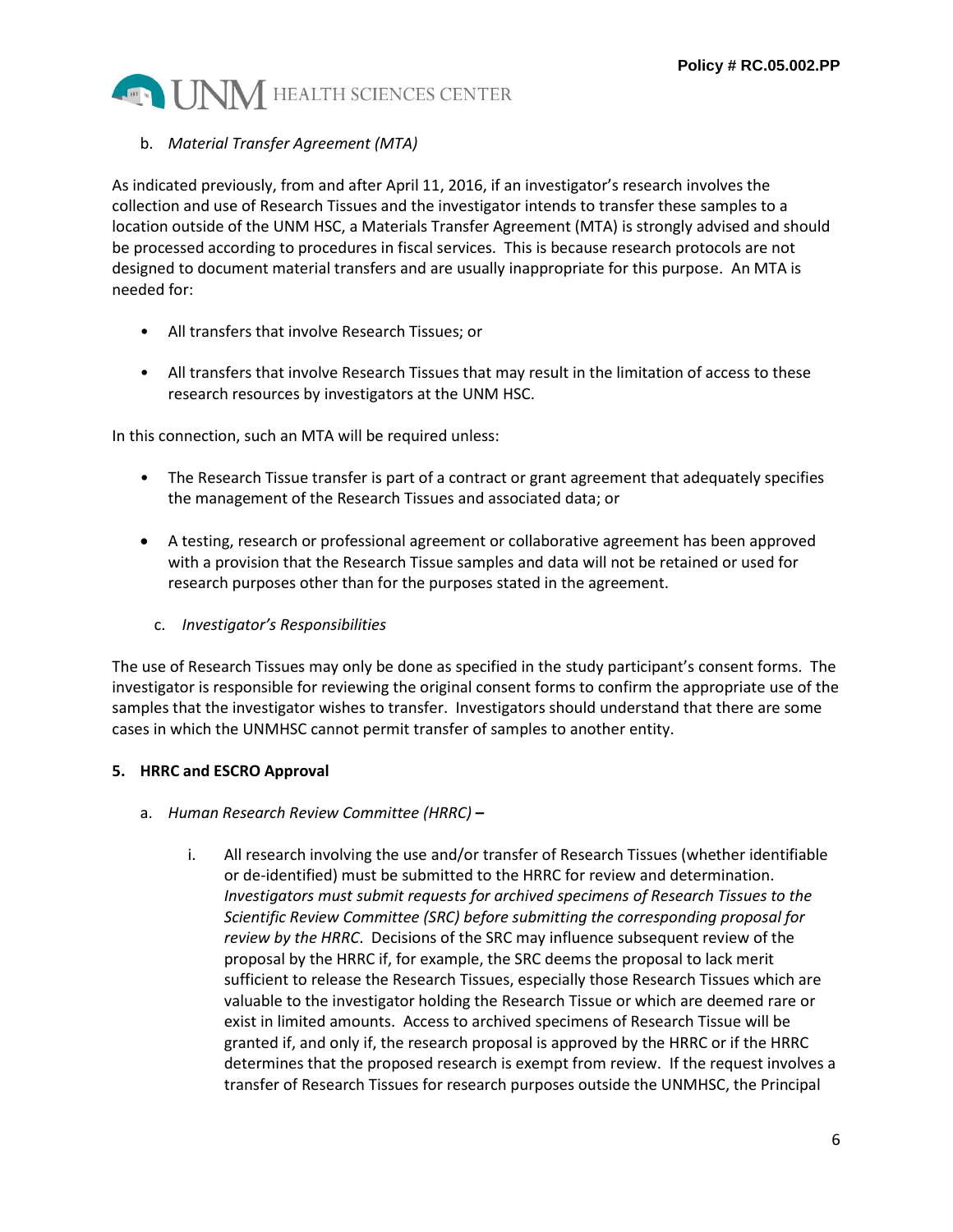

Investigator must notify the HRRC. This notice is shared with the HRRC and the HRPO and the HRRC reviews the proposed transfer to ensure the following:

- The intended use is not inconsistent with the consent given by participants under the original collection protocol(s), to the extent applicable.
- The intended use will not conflict with any pre-existing obligations attached to the samples.
- The intended use is consistent with the UNM HSC's obligations under federal and state laws, regulations, and guidelines, including HIPAA and IRB guidelines.
- ii. HRRC review and approval is required for the storage of human tissue for human research purposes as defined by 45 CFR § 46. The storage of human tissue for future use in human research studies is considered a separate human research activity from any current or future human research study involving the use of the stored tissue, and requires separate HRRC review and approval.

HRRC approval and informed consent is required to store the following categories of human tissue for future use in human research:

- Identifiable human tissue originally collected for use in human research.
- Identifiable human tissue originally collected for clinical purposes.
- De-identified or coded human tissue originally collected for use in human research.

HRRC approval and informed consent is not required to store the following types of human tissue for future use in human research:

- Tissue collected from non-human subjects as defined by 45 CFR 46.
- De-identified tissue originally collected for clinical purposes (provided, however, that these tissues may be subject to compliance with the repository requirements of this Policy, any guidance published by the HRPO, and any applicable SOPs).

In some cases, as in FDA regulated research involving in-vitro diagnostic devices, human tissue specimens are considered to be human subjects. As such, HRRC review and approval is required, but obtaining informed consent may not be possible. Investigators should consult with the HRPO if you plan to engage in this kind of research.

b. *Embryonic Stem Cell Research Oversight (ESCRO) Committee* – All research involving the use of embryonic stem cells must be submitted to the ESCRO Committee prior to submission to the HRRC. The ESCRO Committee will conduct a scientific and ethical review and provide recommendations to the HRRC. The HRRC will consider the Committee's recommendation in the HRRC's analysis of risk and benefit.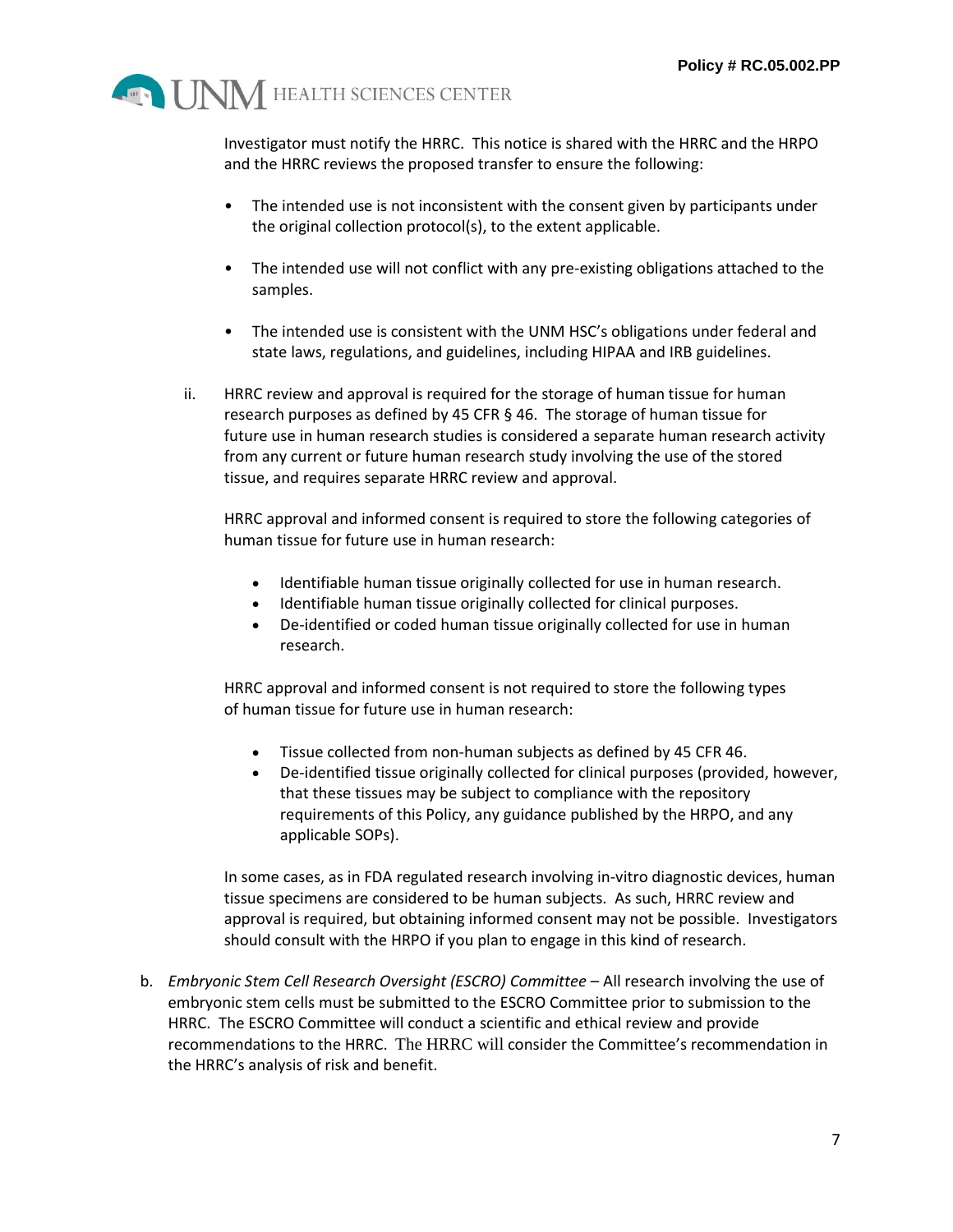

### **6. Determining availability of Research Tissue for research investigation**

The investigator interested in the use of Research Tissue for Research must provide the HTR a description of the Research Tissue of interest needed for the Research project. The investigator may either search the HTR website or request the HTR to search its database for availability of the Research Tissue of interest. The search may be based on type of specimen (block, slide, blood, etc.), the anatomical site of origin, histological diagnosis, relevant patient characteristics (as applicable), including sex, race/ethnicity, age at diagnosis and residency at diagnosis for population-based studies, number of samples required to address research objectives of proposed study and other relevant selection criteria. Upon receipt of the request, the HTR staff will query the database of archived tissue to determine their availability.

If the tissue is available from the HTR, the investigator must make appropriate application to the Human Tissue Scientific Review Committee (SRC) to gain access to the relevant specimens. If any of the tissue was originally acquired specifically for diagnostic studies and stored as a slide, paraffin block or frozen tissue for possible future diagnostic/prognostic study through the Department of Pathology, the HTR and SRC can facilitate the use of the tissue but will require that an appropriate pathology faculty member be part of the study to assure that all tissue will be used appropriately and the head of the appropriate Section/Division or his/her designee must verify that the tissue to be used will not exhaust the tissue nor compromise future use for patient care. No further action is required if the tissue of interest is not available from the HTR. However, with an HRRC-approved protocol, the PI must request that the HTR collect the tissue prospectively.

### **7. Research proposal to request use of Research Tissue from the HTR**

Proposals to utilize archived specimens must be submitted to the SRC. Proposals should include 1) background, rationale and significance; 2) research objectives with specific aims; 3) specific methods, including a detailed description of tissue to be acquired, i.e., numbers of samples and types of requested tissue (block, slide, etc.), anatomical site of origin, histology; a detailed description of protocol for handling and processing each specimen, i.e., tissue procurement and handling; tissue processing; tissue tracking; plans to return remaining tissue to archive; and statistical considerations, including statistical power of the study to achieve research objectives, as appropriate; 4) personnel involved; 5) facilities; and 6) any relevant references. Documentation of funding and other pertinent information should also be attached, but would not need to fit within the five page limit. If a proposal is approved, but additional samples are needed for the proposed study, for example, increased numbers or tissue of a different type, an amended version of the proposal must be submitted to the SRC.

### **8. Appointment, Membership and Terms of the human tissue Scientific Review Committee (SRC)**

The Senior Associate Dean for Research in the School of Medicine shall appoint a standing Scientific Review Committee (SRC) and its Chair. The SRC shall be composed of voting ex officio members and regular members and ad hoc members (principal investigators of satellite repositories). There will be at least three (3) ex officio members to include a UNM HTR Director (either a Medical or Scientific Director), a member of the Cancer Research and Treatment Center (UNM Cancer Center) Medical Scientific Review Committee (MSRC) and a member of the Surgical Pathology Section of the Department of Pathology. Ex officio members shall have ongoing membership with no limits to their term. There will be at least three additional regular members, broadly representative of the clinical and research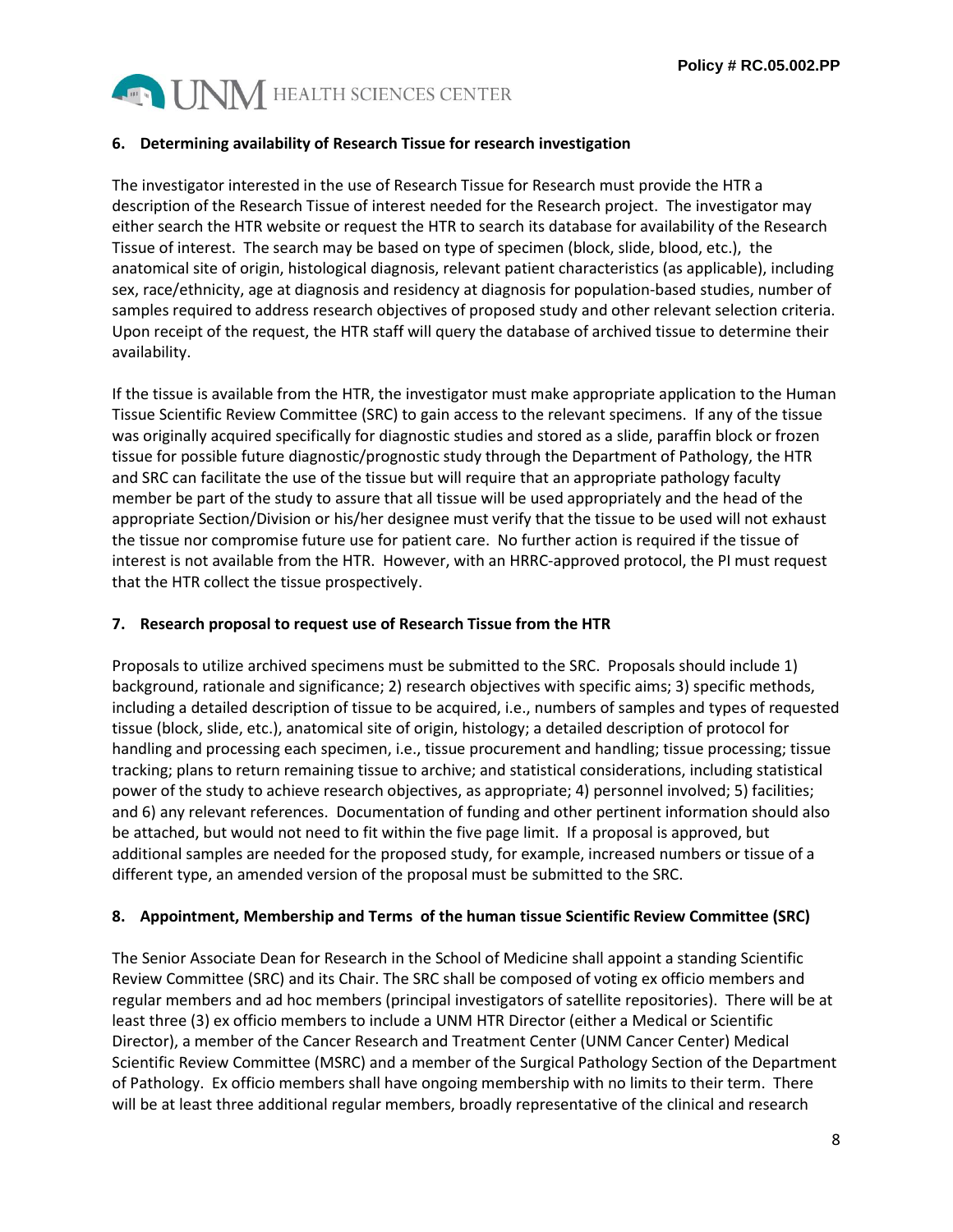

communities of UNM HSC including at least one epidemiologist or biostatistician familiar with epidemiology research. Regular members will have a three (3) year term of membership. If no ex officio or regular member of the SRC has expertise relevant to the proposal under review, an appropriate subject matter expert(s) will be identified to participate in the review process by the Chair of the SRC. A subject matter expert(s) may be recruited by the SRC from inside or outside the UNM HSC community to assist in evaluating the scientific merit of the study when those individuals possess expertise relevant to the specific proposal under consideration but this expert will not have a vote. In addition, when a request/proposal involves specimens from a source other than the HTR, the Principal Investigator (PI) who oversees those satellite specimens shall serve as an ad hoc member of the SRC during the review process and shall have a vote on that protocol only. A quorum needed to decide on a particular protocol will be a majority of committee members including voting ad hoc members (e.g., 4 if the committee consists of 6 or 7 members).

### **9. Function of the human tissue Scientific Review Committee (SRC**)

The SRC **assesses** the scientific merit of all Research Tissue proposals for the use of archived specimens. The SRC review can influence subsequent IRB approval of the proposed study.

- a. *SRC review of proposals* 
	- i. Each proposal will be assigned a *primary* and *secondary* reviewer from the membership of the SRC. These Reviewers will (a) conduct a careful and comprehensive review of the assigned proposal prior to the meeting, (b) submit a written review of the assigned proposal to other SRC members, (c) lead discussion of the assigned proposal during review process, and (d) make recommendations regarding approval, revision or denial of the assigned proposal.
	- ii. The SRC will review proposed use of Research Tissue at either a convened meeting at which a majority of the members of the SRC are present or electronically wherein the majority of members should certify officially that they have reviewed the proposals and read the reports of the primary and secondary reviewers and indicate same by entering their vote. A face-to-face meeting will be called at the request of any reviewer(s) or the SRC Chair. If the tissue being requested is from a satellite tissue bank, the PI that oversees that satellite tissue bank must also be either present at the convened meeting or participate in the electronic review process. In order for the request to be approved, it must receive the approval of a majority of those members present at the meeting. If the tissue (slides, paraffin blocks, frozen tissue or other specimen) was initially acquired for diagnostic purposes and might be used for future diagnostic studies for living or deceased patients, then the head of the appropriate Department of Pathology Section/Division must participate in the meeting, review the proposal, and have the power to veto the proposal if he/she deems use of the tissue, as proposed, might compromise future patient care and/or potential use of the resource.
	- iii. In instances where a subject matter expert has been recruited by the SRC for their relevant expertise, the expert shall serve as *primary reviewer* only if s/he can participate in the relevant meeting of the SRC.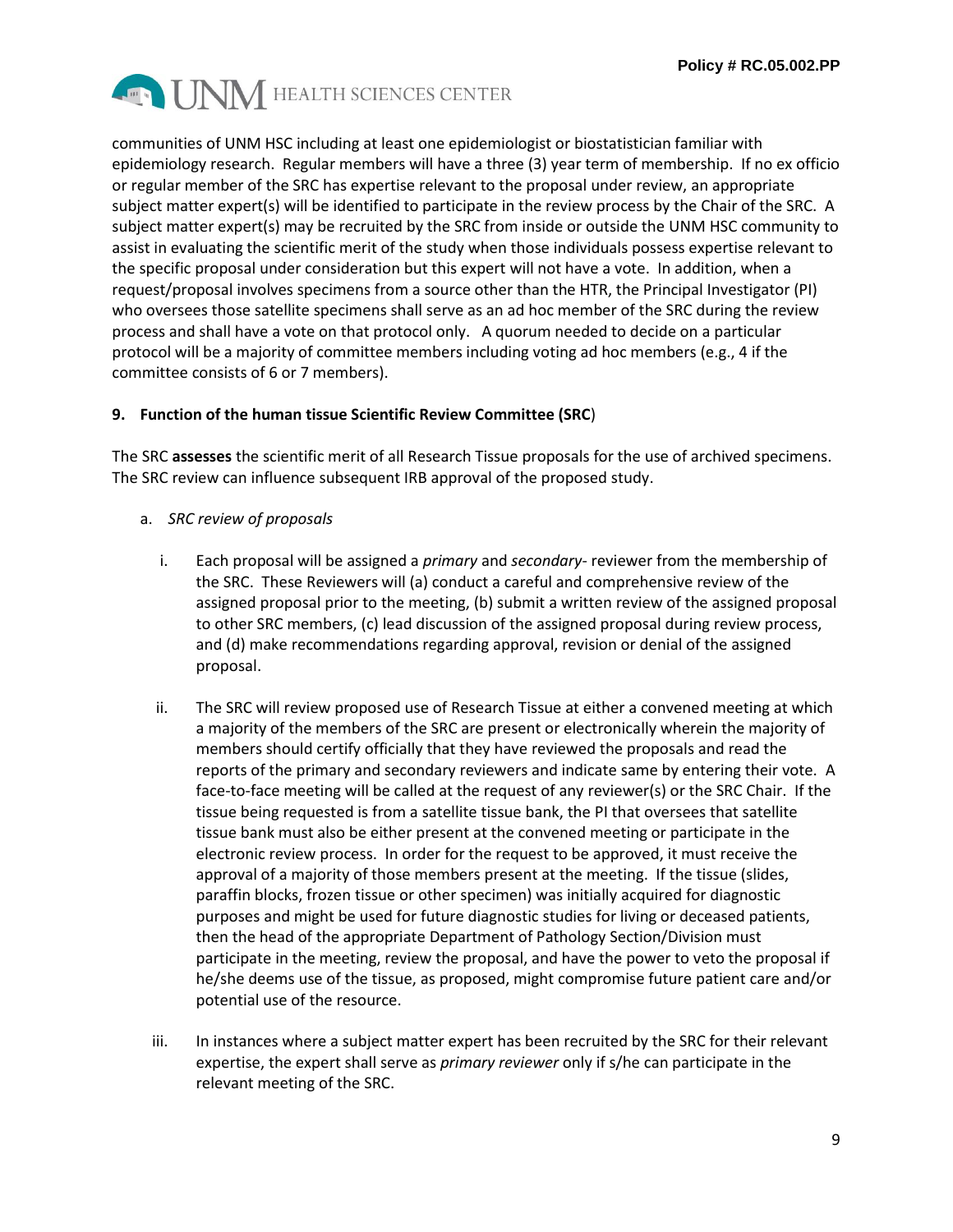

- iv. Research proposals will be evaluated by the SRC based on the following criteria:
	- (a) Scientific merit of the proposed study, including:
		- i. Context/background of proposed investigation
		- ii. Novel vs. confirmatory nature of proposed investigation
		- iii. Feasibility of proposed study
	- (b) Demonstrated expertise of the investigator/research team to appropriately address the objectives of the proposed investigation, including:
		- i. Record of relevant publications
		- ii. Record of relevant funding
	- (c) Demonstrated availability of sufficient funding and physical resources and human resources to successfully achieve the objectives of the proposed study; including:
		- i. Availability of funds specific for this project or reference to existing grant proposal
		- ii. Adequate and appropriate facilities
		- iii. Personnel with adequate and appropriate experience
	- (d) Specific statement addressing the potential risk to study subjects vs. the possible benefits to be derived from the proposed project
	- (e) Certification by signature of the Medical Director of the HTR that the tissue is available and indicate that it is (or is not) rare.
- b. *Proposals for the use of unique, rare or nearly exhausted tissue samples*

Investigators should understand that the SRC review and approval process will be more stringent for tissue samples that are unique, rare, or "nearly exhausted." SRC members must agree that a proposed use of unique, rare, or "nearly exhausted" specimens is of high scientific value and that such research could not be reasonably conducted with other tissue obtained elsewhere. Approval of a request to utilize specimens that are unique, rare, or "nearly exhausted" requires the approval of two-thirds (2/3rds) of those members present at the convened SRC meeting.

c. *Suspension or termination of SRC approval* 

The SRC has authority to suspend or terminate approval of research that has previously been approved by the SRC. This stipulation protects the HTR's right to return unused tissues to the database to be listed as "available" should the PI not follow appropriate policy or fail to exercise his access within a reasonable period of time.

d. *Veto and appeals process*

The SRC recognizes the special role of faculty members who have invested considerable time, money, and effort to develop tissue collections that exist outside of the Tissue Repository. These investigators will be asked to serve as an **ad hoc member** of the SRC when a request/proposal seeks to utilize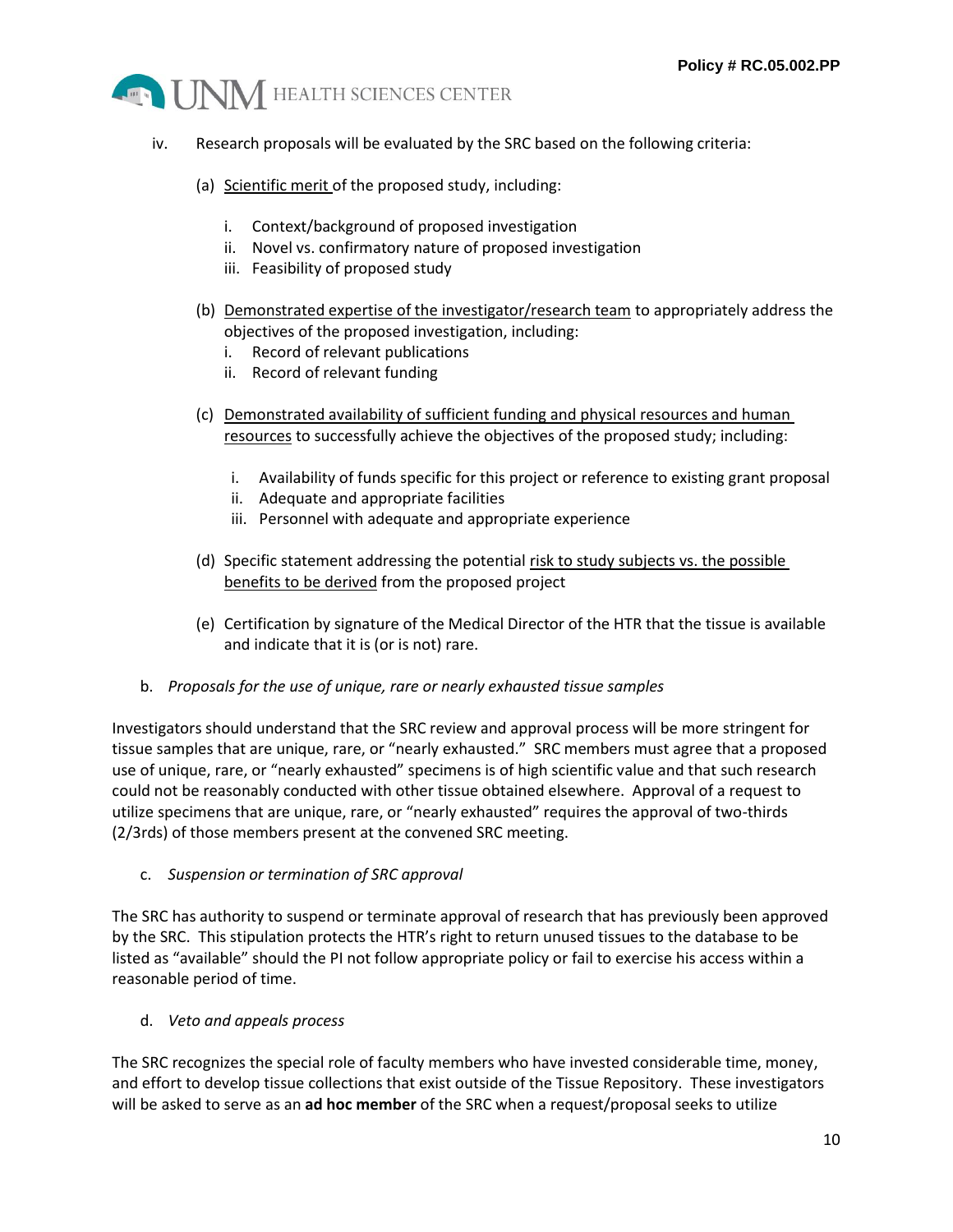

specimens that are under her/his control. The ad hoc member shall have the option to veto such proposals. A veto by an ad hoc member may also be appealed using the SRC appeals process. A researcher or member of the SRC may appeal a decision of the SRC or a veto by an ad hoc member. Appeals must be submitted in writing and must address, on a point-by point-basis, the appellant's specific disagreements with the judgment of the SRC. The ad-hoc member may not veto during an appeals process. A second level of appeal may be made to the Vice Chancellor for Research.

#### **10. Relationship of HTR to cooperative tissue procurement efforts**

- a. *Principles*: A growing effort at the national level seeks to create a National Biospecimen Collection Network. Such a network would involve regional repositories near cancer referral and academic centers, Cooperative Group tissue collection efforts and a connecting network. A national network would facilitate distribution of specimens to participating institutions. UNM participation in such a network would support a national tissue procurement effort and improve availability of tissue to UNM tissue researchers. It is therefore in the strategic interest of the UNM HSC to foster and maintain relationships with Cooperative Tissue Procurement efforts and with Cooperative Groups.
- b. *Role of Surgical Pathology***:** Proper tissue collection and triage is essential to proper evaluation and triage by UNM Surgical Pathology faculty and staff. Priority is given to diagnostic studies and patient care. See per UNMH policy ("Handling of Specimen, Foreign Bodies, Care and Disposition of," University Hospital and Children's Hospital of New Mexico, Clinical Practice Policies and Procedures). Nonexempt tissues must be submitted to Surgical Pathology for assessment and selection of diagnostic tissue prior to selecting tissue for banking. Surgical Pathology will assist in harvesting as agreed upon between the local PI collecting tissues, Surgical Pathology and the UNM HTR (in its UNM HRRC-approved protocol).
- c. *Cooperative Group Protocols*: The cooperative effort will ensure tissue is collected, whenever appropriate, for national and local research needs. The UNM HTR may provide a trained tech working closely with Surgical Pathology, trained in handling tissues for banking. Close cooperation between Surgical Pathology, the UNM HTR and Cooperative Groups will ensure that tissue is handled and shipped as appropriate to Cooperative Group efforts with documentation for tracking. The UNM HTR will account for technical and administrative services provided in collecting and shipping these tissues, and will charge the research protocol for these services, according to a standardized and approved fee schedule. This usually represents a pass through of funds from the Cooperative Group to the local P.I. The UNM HTR will document tissue collection and shipping for accountability and funding, but will not retain control of the tissue collected for the Cooperative Group. The responsibility and control resides with the Cooperative Group, whether the Cooperative Repository is in Albuquerque or other location. This responsibility includes storage, quality control, and dispensing of tissues. Cooperative Group collections housed at UNM, are not to be maintained in the HTR database as stored tissues, but are entered as collected and shipped. In addition, the UNM HTR will not be involved in the receipt of tissues sent to a Cooperative Group collection housed at UNM. These tissue specimens belong to the Cooperative Group and will be managed by the local P.I., who is also responsible for the HRRC (IRB) approval, consent status, storage, quality control and distribution. The UNM HTR will refer all requests for tissue from the cooperative bank to the administrator of the relevant Cooperative Group.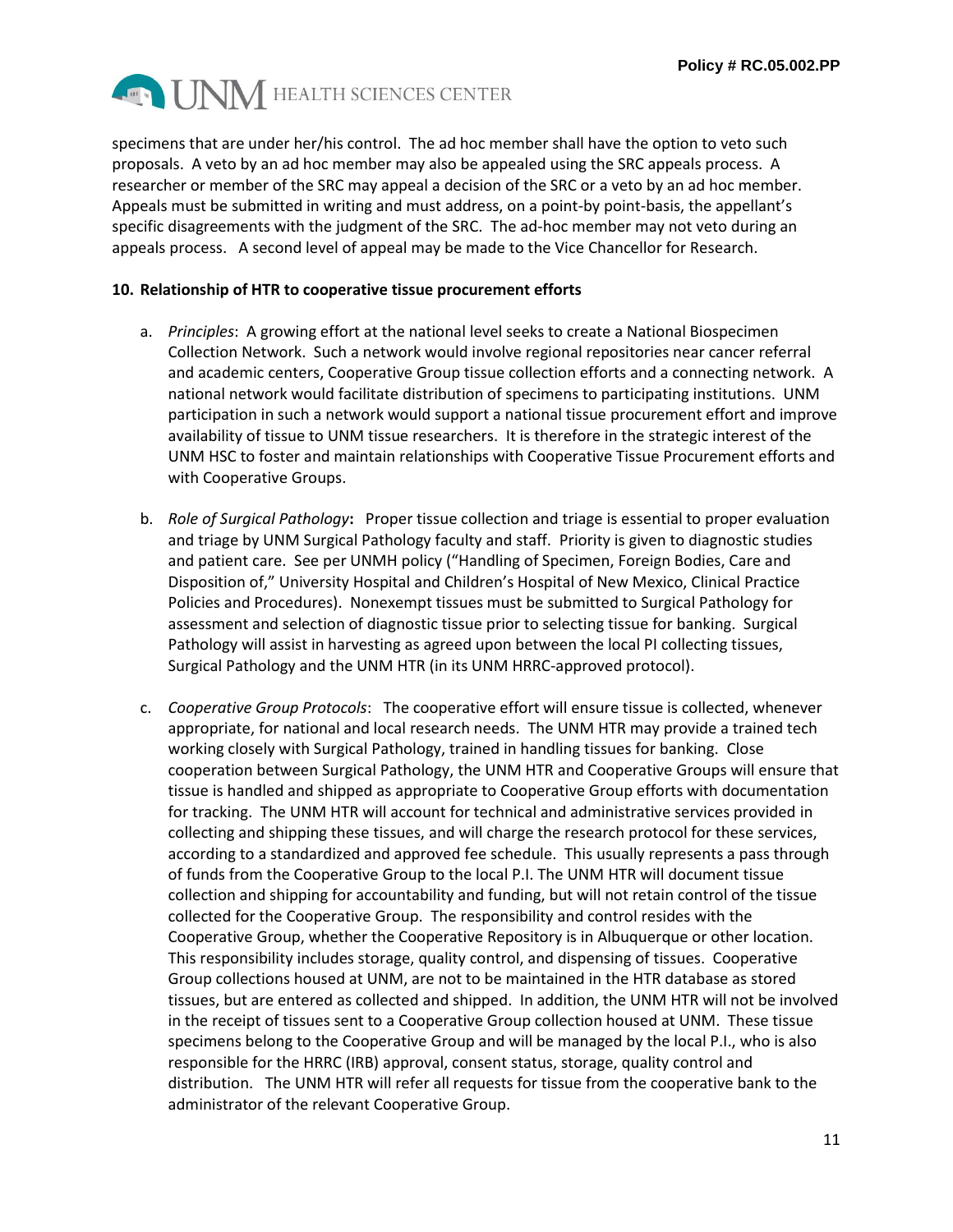

In the event that a Cooperative Group collection effort ceases due to lack of funding or other reasons, the UNM HTR will consider assuming that collection on a case by case basis, depending on the needs of the UNM HTR and the quality/type of the collection.

d. *Other Cooperative Relationships*: The UNM HTR will also consider contractual relationships with external tissue repositories and with virtual human tissue repositories, with full consideration to patient care, ethical, privacy, and conflict of interest issues.

### **REFERENCES/RESOURCES**

Guidelines for Human Tissue Repository. [World Wide Web site]. Bethesda, MD: National Institutes of Health, U.S. Department of Health and Human Services, National Heart, Lung and Blood Institute, Revised: April 14, 2000 [cited Monday, September 14, 2015]

NCI Best Practices for Biospecimen Resources. [World Wide Web site]. Bethesda, MD: National Institutes of Health, U.S. Department of Health and Human Services, National Cancer Institute, Office of Biorepositories and Biospecimen Research, Revised: 2011.

2009 Guidelines on Human Stem Cell Research. In *Stem Cell Information* [World Wide Web site]. Bethesda, MD: National Institutes of Health, U.S. Department of Health and Human Services, 2011 [cited Monday, September 14, 2015] Available at<http://stemcells.nih.gov/policy/pages/2009guidelines.aspx>

Best Practices for Repositories: Collection, Storage, Retrieval and Distribution of Biological Materials for Research, International Society for Biological and Environmental Repositories (Third Ed. 2012). Available at http://c.ymcdn.com/sites/www.isber.org/resource/resmgr/Files/ISBER\_Best\_Practices\_3rd\_Edi.pdf

National Institutes of Health Revitalization Act of 1993, Pub. L. No. 103-43, 42 U.S.C. § 289g-1 et seq.

Jonathan Spradling Revised Uniform Anatomical Gift Act, Section 24-6b-1 et seq., NMSA 1978, as amended.

Title 3 -The President, Executive Order 13505 of March 9, 2009. Removing Barriers to Responsible Scientific Research Involving Human Stem Cells. Federal Register/ Vol. 74, No. 46, page 10667- 10668.

Katz, J.S., Martin, B.R. (1997). What is research collaboration? Research Policy, 26, 1-18.

#### **RESPONSIBLITY**

- 1. The HTOC is responsible for developing new policies and making changes in all standing policies for the HTR.
- 2. The Vice Chancellor for Research ensures that composition of the HTOC is in compliance with this policy.

#### **RESOURCES AND TRAINING**